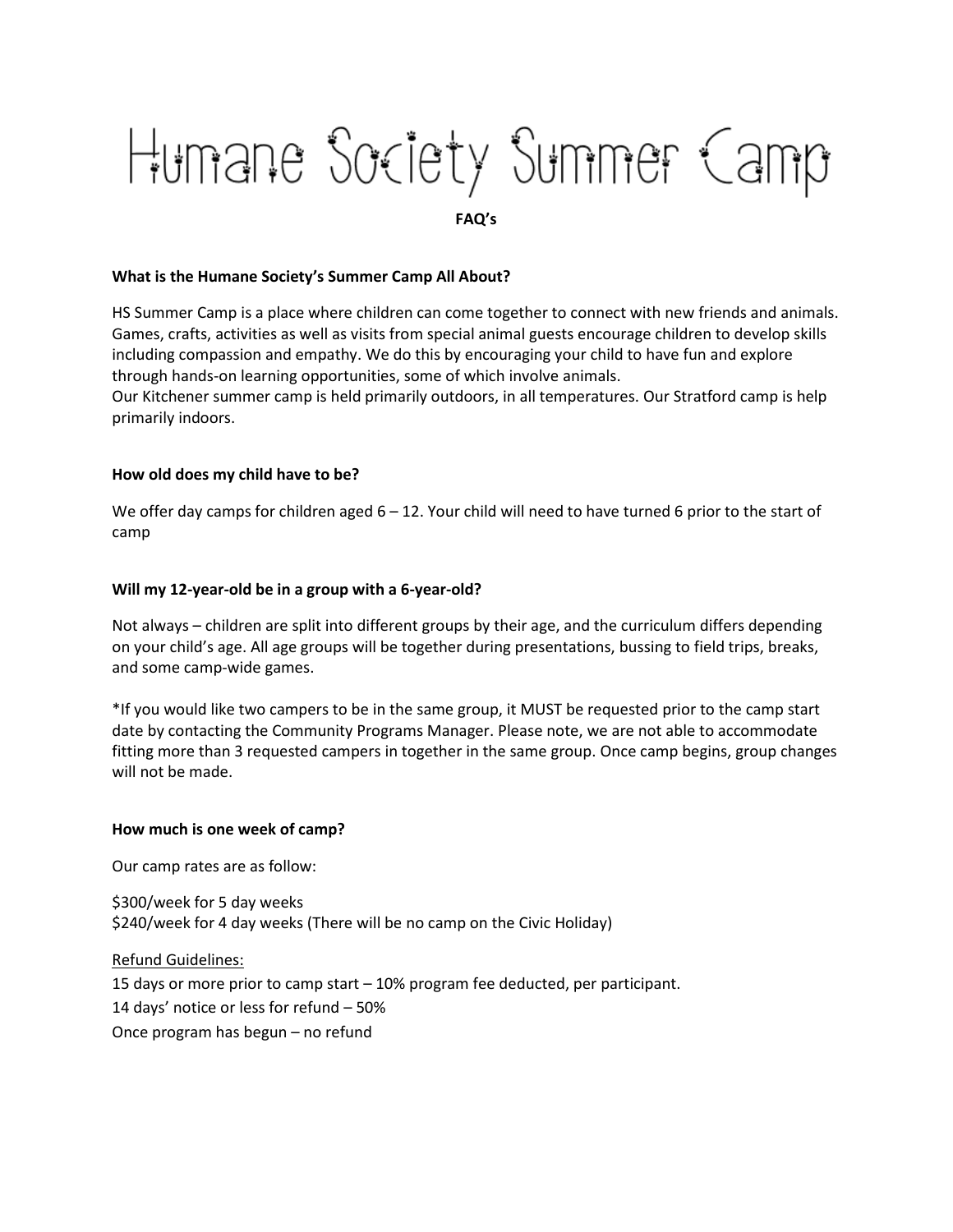## **Where is the camp located?**

Kitchener Camp is located at 250 Riverbend Dr, in Kitchener, ON. This camp is entirely outdoors in our park-like setting (we do have an event tent for shelter).

Stratford Camp is located at 125 Griffith road, Stratford, ON.

# **What are the hours of camp? Do you have before and after care?**

Camp begins at 9:00am and ends at 4:00pm. Early drop off begins at 8:40am. Late pickup is from 4:00pm until 4:30pm. Campers picked up between 4:30pm and 5:00pm will be charged an "extended care" for a fee of \$10. This fee is due at the time of service and should be given directly to the Camp staff.

# **How can I prepare for camp?**

If your child does not have closed toed shoes, they must be purchased prior to camp. Send your child with one or two water bottles (one frozen is a good idea) and a hat, and teach your children to apply sunscreen/bug spray. Go over the rules of camp (found in parent handbook), and make sure that they understand the behaviour that is expected at camp. Educate your camper on COVID-19 regulations, how to be safe around others, and that we keep our hands to ourselves at all time.

# **What will my child do all day?**

A typical camp day begins with sign in, and the children break into their groups for a day of fun. Morning normally involves a tour of the centre, physical activity, an animal visit, time for playing games, educational activities as well as a mid-morning snack break. Afternoons are similar in structure with a craft, educational activities, a second snack break, and time for fun and games. Throughout the week, campers can also look forward to presentations by other organizations and the opportunity to engage in special activities with animals. Due to the nature of the Humane Society operations and the animals we receive, availability of appropriate animals for campers to visit varies from day to day. We strive to provide every child with a positive experience around a variety of animals, however, stress on our centre animals is also closely monitored by our staff and volunteers.

# **What is an animal interaction? Does my child get to pet, hold or feed the animals?**

Most children who come to HS Summer Camp are very good with animals and passionate about caring for them. We completely understand your child's desire to hold an animal or to interact with a specific animal in the shelter. Unfortunately, not all animals have a temperament that makes them a good candidate for camp. Also, asking an animal to be held by so many campers is not a fair demand to make of many of the animals in our care. Please keep in mind when considering animal interactions that we must carefully balance the experience of our campers with the best interests of our animals. We select animal interactions that will provide a quality experience for our campers while keeping our animal's well-being in mind. Some days, we may not interact with animals at all, if none are appropriate. We aim to always have guest presenters that have animals to interact with.